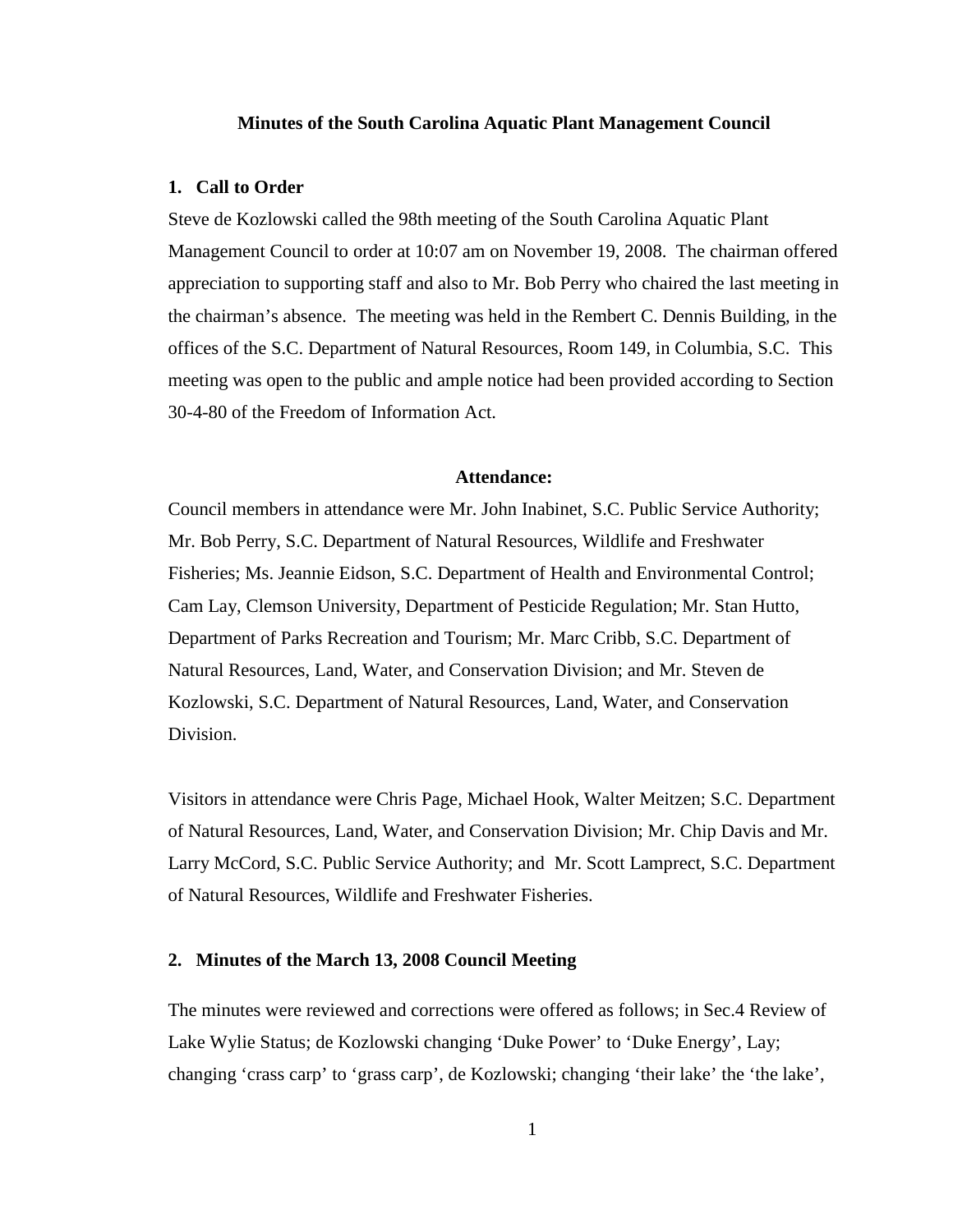clarifying that 'the hydrilla in Lake Wylie is about a half of a mile from two public water intakes' and not that 'Lake Wylie is about a half of a mile from two public water intakes', decapitalizing the "c" in council, and changing 'Inabinet agress' to 'Inabinet agreed'. In Sec. 5 Other Business; de Kozlowski; adding 'Management' before 'Plan' in 'Aquatic Invasive Species Management Plan', and Perry; changing 'water fowl' to 'waterfowl' and changing 'fly away' to 'flyway'. A motion to accept the minutes as amended was made by Perry and seconded by Lay. The motion carried unanimously.

Inabinet proposed a change to the agenda, recommending swapping items 3 and 4. No objections were heard.

## **3. Summary of SCDNR Control Operations**

Hook opened with the re-introduction of the program's new technician, Walt Meitzen, and then proceeded with the presentation of treatment year 2008 control operations summary. The presentation focused on trends of control efforts in locations that are visited annually and on new tools and new control operations that arose in 2008. Page provided a spreadsheet with control effort totals to the attendees. Treatment acreage declined in 2008 from 2007 levels in several locations including Black River, Black Mingo Creek and Goose Creek Reservoir (for water primrose, water lettuce, and water hyacinth). Hook attributed these reductions on Goose Creek to scheduling treatments at three week intervals and to using better herbicides. Page added that a new penoxsulam formulation named Galleon was added in canals as a water column treatment at 0.75 pints per acre and it was effective in controlling floating plants such as water hyacinth, water lettuce, duckweed, and salvinia. This proactive approach shows promise for controlling nursery areas in isolated locations. However, submersed vegetation dominated by hydrilla with cabomba and coontail mixed has increased to an estimated 140 acres. Page provided maps of hydrilla infestation in Goose Creek Reservoir to the attendees, and added that a maintenance stocking of 85 carp was carried out this year in response to recent explosive growth of hydrilla. Inabinet agreed that recently ground has been lost in the control efforts. de Kozlowski reminded the council that images of the reservoir in the past showed near complete coverage and stated that we do not want to return to that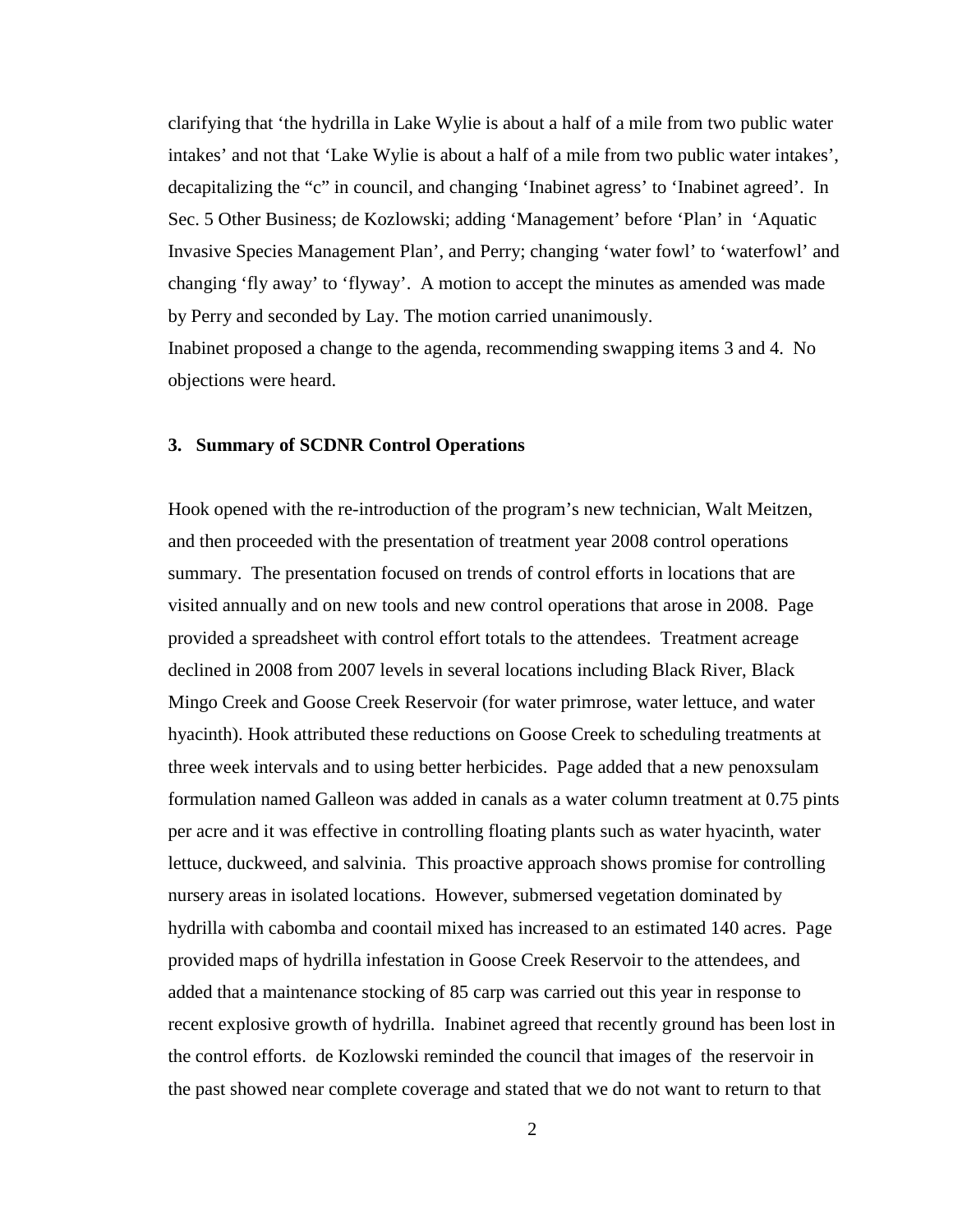situation.

In Lake Greenwood, sixty acres were treated on Rabon Creek which is fairly consistent with the past two years. Page provided a map of possible hydrilla infestation expansion based on current levels. Infestations were indicated on Reedy River, Lick Creek, near the toe of the dam, and in the state park where acreage had increased nearly threefold this year. Hook described control efforts in the state park area. Inabinet informed the attendees that the S.C. Public Service Authority had recently taken over operation of the hydro plant, but in accordance with the agreement with Greenwood County had not taken over any of the lake management duties. Hook's presentation indicated that both hydrilla and Niad treatment acreage increased over last year's totals.

Hook showed that on the Pee Dee River, water hyacinth treatment acreage decreased from 13 acres to 3. In the Waccamaw River, treatment acreage increased from 44 to 77.75 acres. Hook pointed out that this increase is due in part to a cooperative Waccamaw River water hyacinth treatment agreement that the Department of Natural Resources' Aquatic Nuisance Species Program (DNR ANSP) entered into with The Nature Conservancy, The United States Fish and Wildlife Service (US FWS), and private land owners. Page added that 80 acres were treated on Samworth Wildlife Management Area in a cost share agreement with the US FWS.

Hook went on to show that on Santee Coastal Reserve, phragmites treatment acreage has consistently decreased over the past years going from 1,340 acres in 2006, to 714 acres in 2007, and to 400 acres in 2008. This resembles the trend for total phragmites treatment acres which went from 1,950 acres in 2006, to 1,737.5 acres in 2007, and to 748.25 acres in 2008. Treatment numbers include operations in the Georgetown County Parks, the Belle Baruch Institute, Samworth WMA, the ACE Basin, and a 15 acre treatment on Cape Island, which was in cooperation with the US FWS. No treatment was done on United States Army Corps of Engineers (USACE) dredge spoil sites along the Atlantic Intracoastal Waterway (AIWW). Page added that future control arrangements may be made with USACE. Perry inquired to the status of the Cape Romain National Wildlife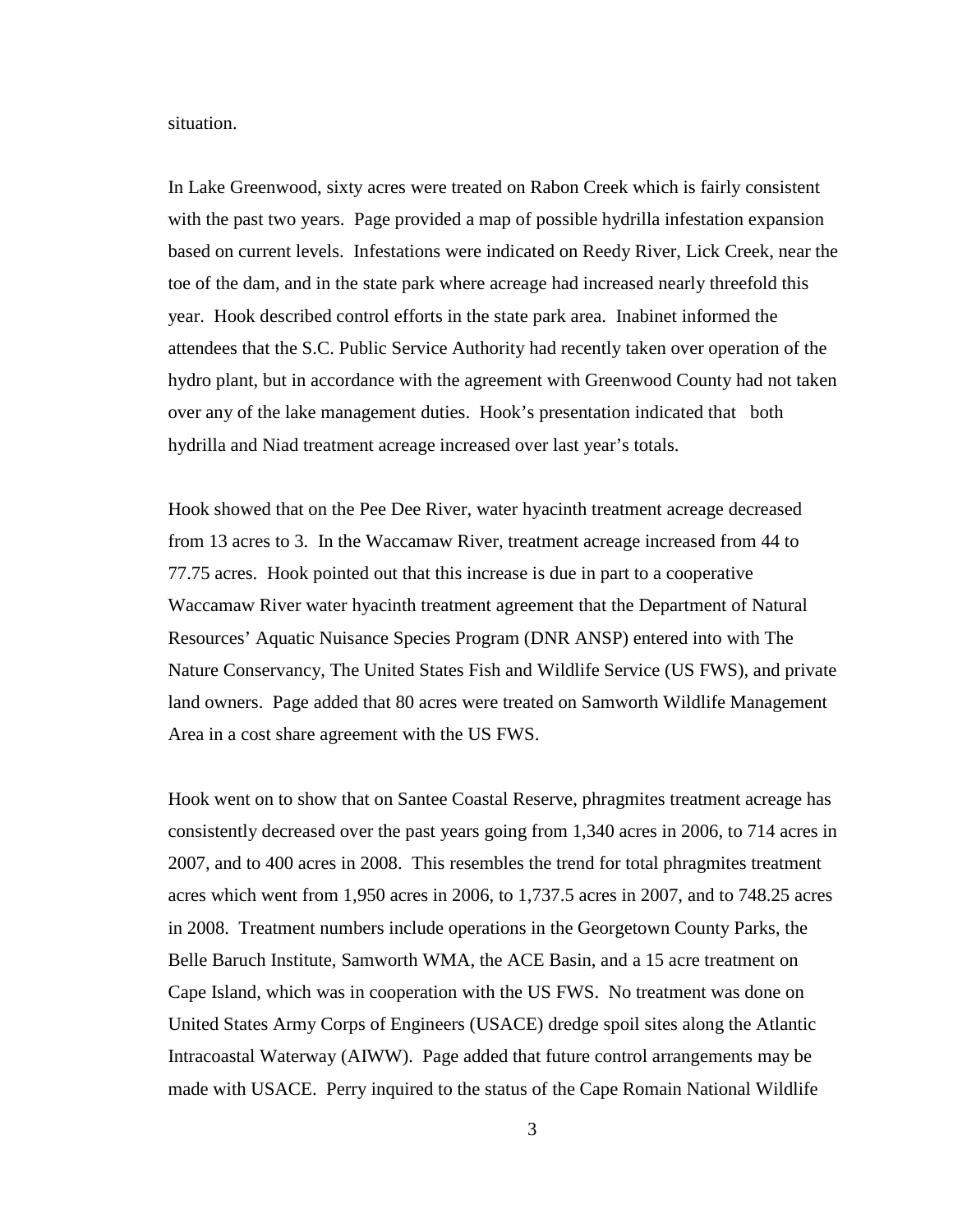Refuge with regards to known phragmites infestations and current treatments there. Page explained that there were few known infestations, but there were infestations of Chinese tallow tree, 160 acres of which were treated in the Bull's Bay area. McCord informed the attendees that 400 acres of phragmites were treated this year at the Windy Generating Station by S.C. Public Service Authority. Hook pointed to the 75 acres treated at the Naval Weapons Station.

Hook continued by moving on to new control sites. An initial treatment was made on Lake Cunningham of 32 acres of elodea and 3 acres of lily. Page informed the attendees about future plans to introduce carp to the system. Hook moved on to Boyd Pond where 12 acres of water milfoil and 0.5 acres of water primrose were treated. In Hopelands Gardens, DNR ANSP was able to quickly respond to and treat a 2 acre infestation of microsystis, a toxic blue green algae.

Hook proceeded to the newly encountered island apple snail infestation in Horry County where over 200 water bodies have been surveyed and 39 were found to be infested, this includes a portion of the AIWW. DNR ANSP spent a total of \$3,670.50 on island apple snail control in 2008. Hook provided a map to the attendees which indicated surveyed and infested water bodies. A conversation of island apple snail control ensued with attention paid to past and future cooperative efforts including the possibility of the cooperation of DHEC's Biomonitoring Section, watershed managers, and district offices as well as DNR's Conservation Districts staff. Hook concluded with a summary of the program's control effort totals that are indicated in the following table.

|            | <b>DNR ANSP</b> |                  | <b>Santee Cooper</b> |                | <b>SC PRT</b> |                |
|------------|-----------------|------------------|----------------------|----------------|---------------|----------------|
|            | Acres           | Cost             | Acres                | Cost           | Acres         | Cost           |
| 2008       | 2,378.24        | \$338,665.23     | 920.40               | \$295,431.06   | 36.75         | \$7,704.76     |
| 2007       | 3,298.38        | \$539,770.48     | 860.25               | \$223,666.19   | 49.50         | \$9,826.53     |
| Difference | $-920.14$       | $-$ \$201,115.25 | $+60.15$             | $+ $71,764.87$ | $-12.75$      | $-$ \$2,121.77 |

Hook focused on SC PRT totals pointing out that acreages and monies decreased even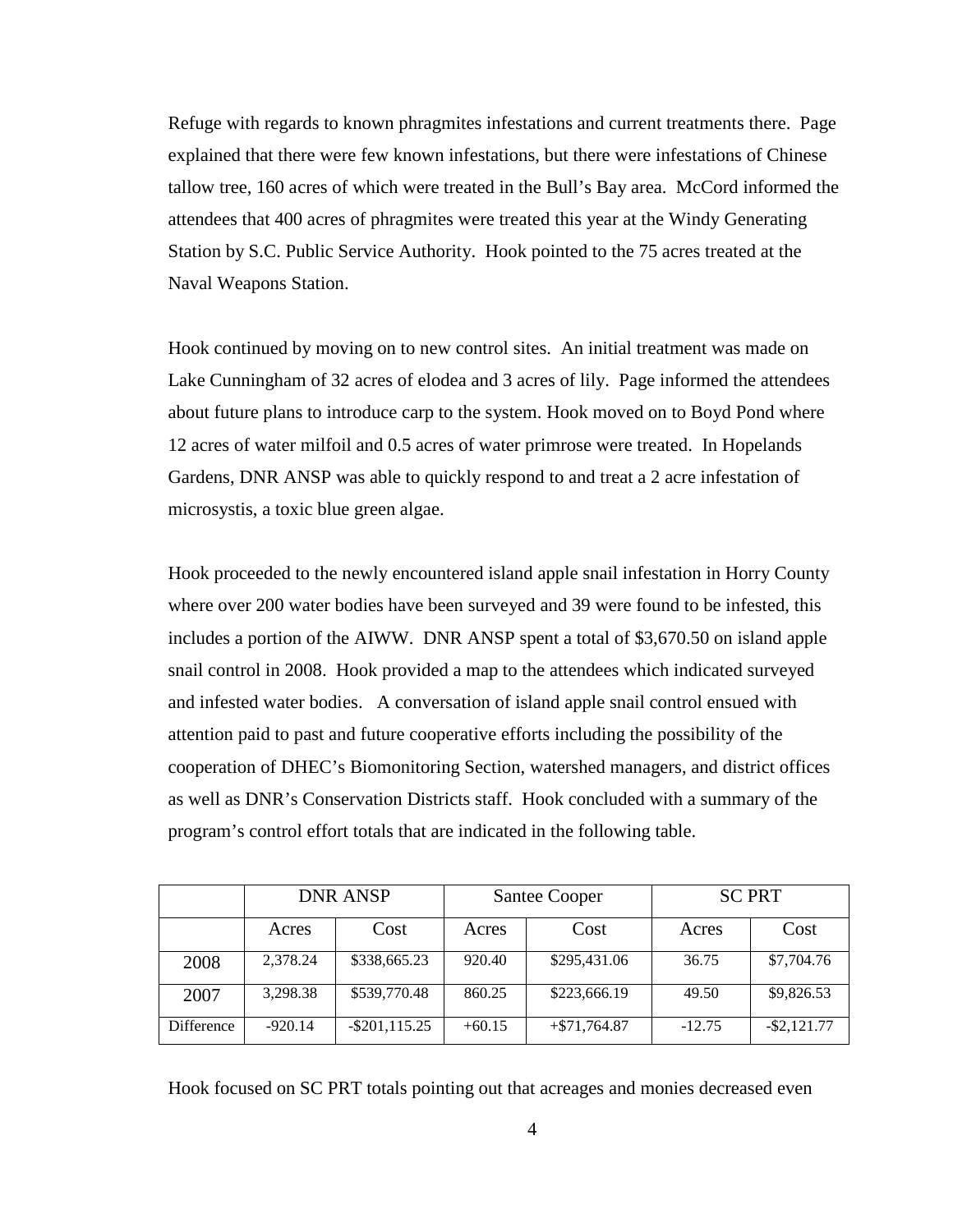though the number of water bodies increased. The chairman thanked Hook for his presentation.

#### **4. Summary of Santee-Cooper Control Operations**

McCord began his presentation by offering attendees a handout with a spreadsheet detailing 2008 control statistics and objectives. He indicated that 920.4 acres were treated on both lakes and all impoundments, which came in at a cost of \$295,431.06. On Lake Marion, 274 acres were treated, 42 total acres were treated on Lake Moultrie and 604 acres in all impoundments. Most of the impoundment work focused on hydrilla.

McCord continued with a closer look at control efforts in various impoundments. On Taw Caw impoundment 165 acres of hydrilla were treated. McCord explained that as lake levels dropped, water remained in the impoundments allowing hydrilla to persist. In the Potato Creek WMA waterfowl management area 120 acres of hydrilla were treated and in Dean Swamp impoundment 112 acres were treated. McCord continued reporting that on Fountain Lake impoundment two acres of water primrose and alligatorweed and three acres of fragrant water lily were treated. In Church Branch impoundment 70 acres of pondweed and 23 acres of slender niad were treated. McCord reported on control operations including helicopter work done on the Bluff and Pine Island units of the US FWS Santee National Refuge intended to provide habitat enhancement through cat tail and cutgrass reduction. He then continued, reporting on Stoney Bay impoundment where experimental treatments in dewatered areas were implemented but not seen to completion due to rising water levels.

McCord indicated that on upper Marion, hydrilla was documented in areas above the Interstate 95 Bridge. Much of this area was treated prior to the fall of lake levels. Treatments and low water levels led to reductions in infestations through much of the upper end of the lake, although in other areas, such as Jack's Creek Impoundment, hydrilla infestations increased. Ground truthing expeditions in connection with another project uncovered pockets of hydrilla in areas where none were known previously. They

5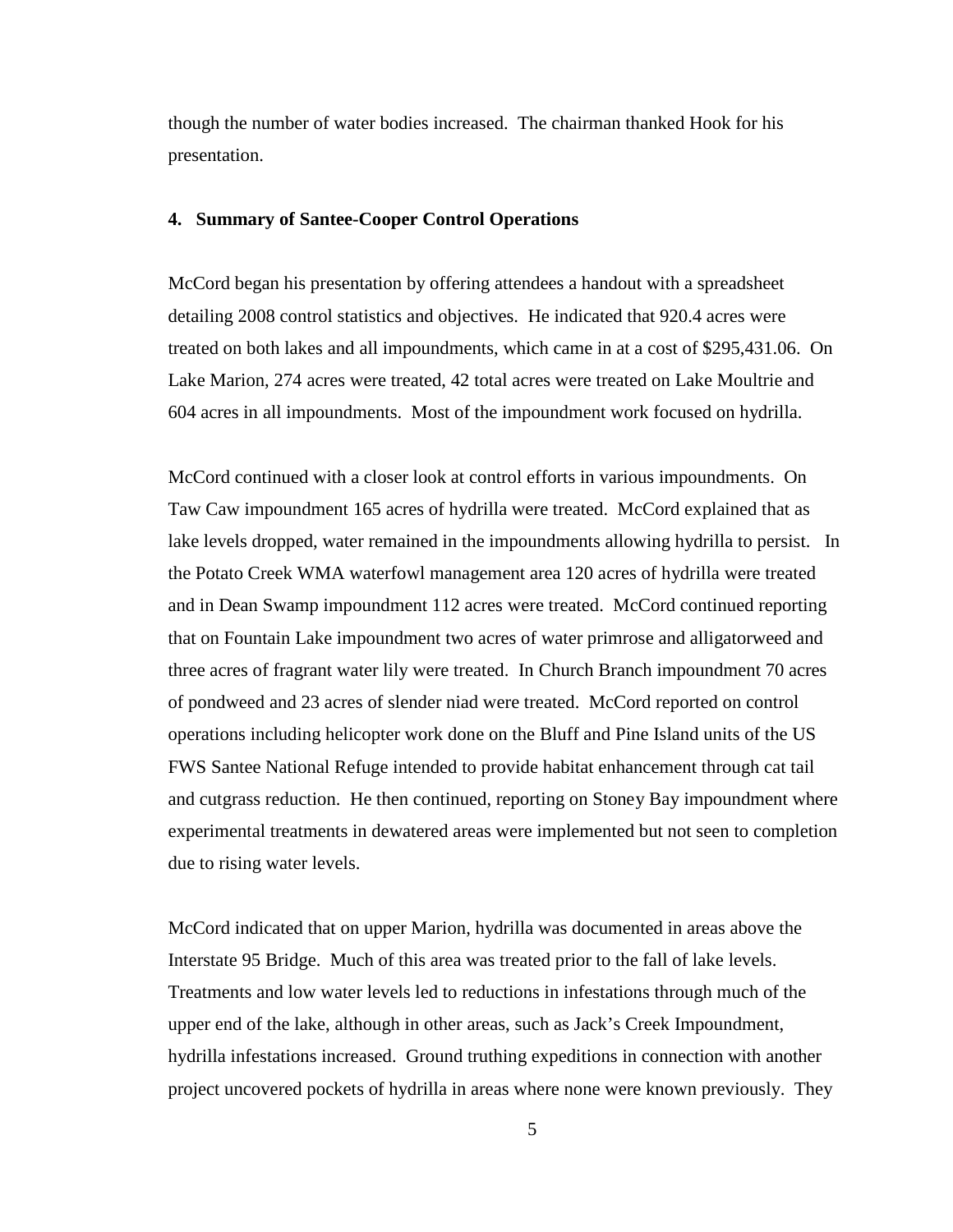also revealed that an infestation in a canal adjacent to the Stoney Bay Impoundment at Sandy Beach was expanding. Subsequent surveys had revealed more infestations throughout the lake system. McCord reports that Valisneria populations were healthy overall after the period of low lake levels, and new infestations of crested floating heart continue to be found. New infestations were found at the Santee WMA and the US FWS refuge as well as Potato Creek and Taw Caw Impoundments, in addition to the boat landing at Russellville. McCord offered attendees opportunity for question and comment. The chairman thanked Mr. McCord for his presentation.

## **5. 2008-09 triploid grass carp stocking review and discussion; Scott Lamprecht**

Lamprect began his discussion of grass carp stocking with a call to avoid ineffective action through delayed stocking. He pointed out that if carp levels are allowed to decline after some amount of control has been achieved then gains have effectively been lost in that high numbers of carp will need to be restocked to regain control. He added that future stocking on the Santee-Cooper Lakes should employ a strategic division of the entire stocking. Fish should be divided and applied as precisely as possible to individual infestations. Inabinet added to the discussion with a summary of the current stocking strategy that the council has for the Santee-Cooper lakes, refering to Phase II of the previously approved maintenance stocking strategy that would maintain a minimum number of grass carp in the lake system to try to control hydrilla without undue impact on desirable, native vegetation. de Kozlowski suggested that the next stockings on the Santee Cooper lakes should return the population to a level of 12,000 fish or more, the level estimated in 2005, the year before the most recent resurgence of hydrilla. With an estimated population of 3,793 fish in January 2009, a stocking of 8,281 fish would return the system to 2005 levels.

Page provided a handout prepared to supplement previous discussions of the council's maintenance stocking strategy in the Santee Cooper Lakes. The handout includes a project background, an overview of the two phased maintenance stocking strategy, 2006 vegetation survey data, recommendations for maintenance stocking in 2007, and carp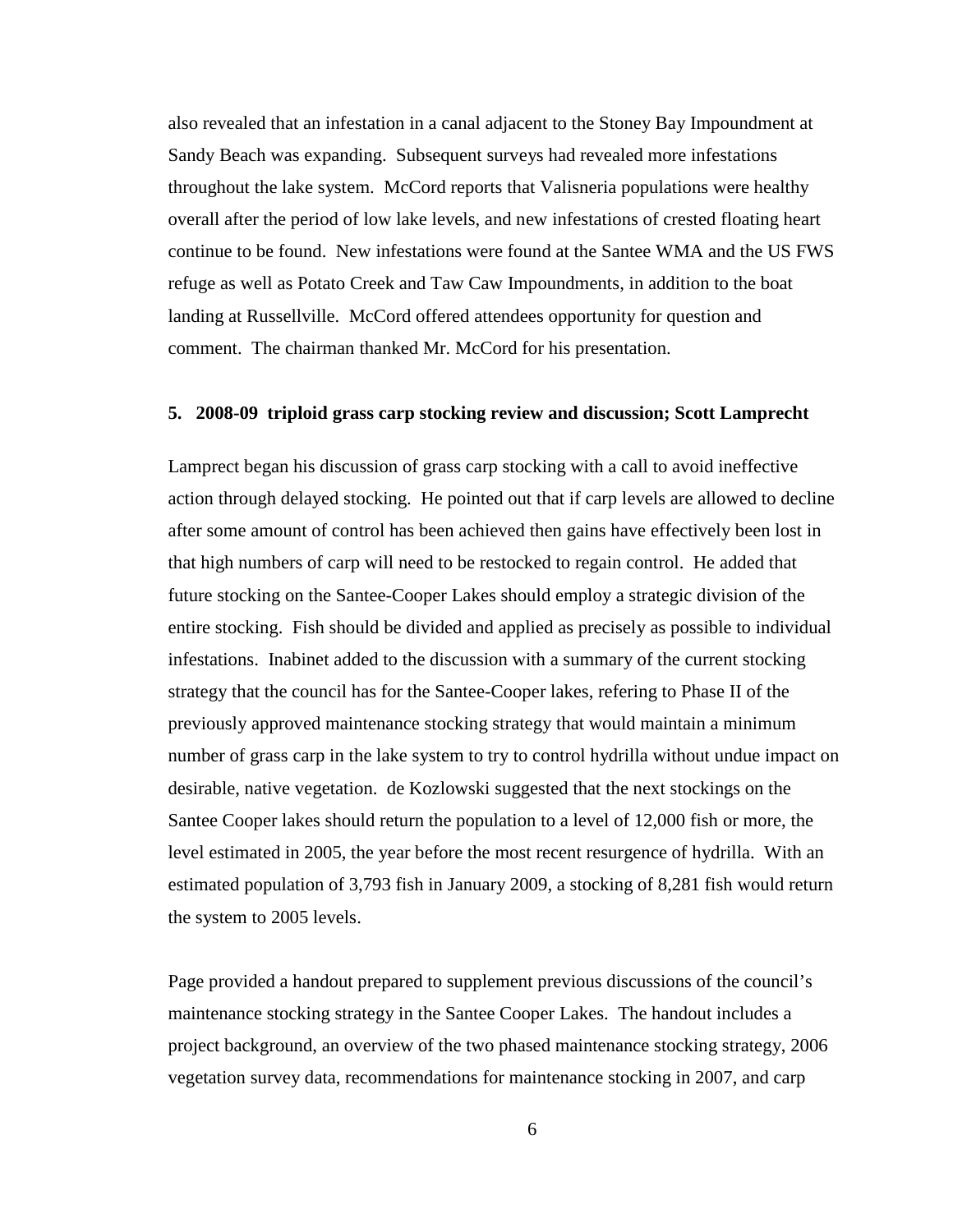population projections with and without maintenance stocking. Page briefed the council with new information presented in a paper by Dr. J.P. Kirk on a possible new maintenance stocking approach based on his research. Carp populations should be monitored and maintained at levels no lower than one fish per eight acre level in perpetuity. It is assumed that this level will further the control of existing hydrilla and prevent reestablishment. Page offered attendees spreadsheets that focus on hydrilla control efforts in the Santee Cooper Lakes, Goose Creek Reservoir, Lake Murray, and Lake Greenwood. For previously stocked lakes, Page pointed out that estimated carp populations dipped below the one carp per eight surface acre density near the time that field observations revealed the reemergence of hydrilla. Page discussed how this approach would work in the Santee Cooper Lakes, Lake Murray, and Goose Creek Reservoir. A discussion ensued regarding differences between individual systems throughout South Carolina and North Carolina. Points were made regarding differing vegetation responses, differing lake level fluctuations, and the inherent uncertainty in the assumed mortality rates. Inabinet injected that the rates are probably not perfect but they are the standard currently in use, and that the population densities on the Santee cooper Lakes are probably already below the one fish per eight acre level. Eidson suggested that the stocking level on the Santee Cooper lakes should not be as high as to harm desirable vegetation, that Lake Murray vegetation responses should be monitored to watch for hydrilla resurgence predicted by Dr. Kirk's paper, and that the one to eight acre rule may be too high. She continued stating that if all three systems respond similarly, despite their differences, then the rule will seem more appropriate. Page cautioned that we may miss an opportunity to stay ahead of a threshold level, below which we are fighting to regain control. Lay concurred, stating that the one to eight rule is preventative and will allow us to keep ahead. Eidson contended that more justification is needed before the council decides to change its stance to support this new approach. de Kozlowski reminded the participants that this is still a discussion, and that decisions will be made at a later date. Page concluded his discussion recapping the status of stocking plans. He informed attendees that there is no decision made at this time for Lake Greenwood, that plans are underway to stock Lake Cunningham, Lake Murray is under consideration, and that requests have been made to stock Lake Thickety to control a monoecious hydrilla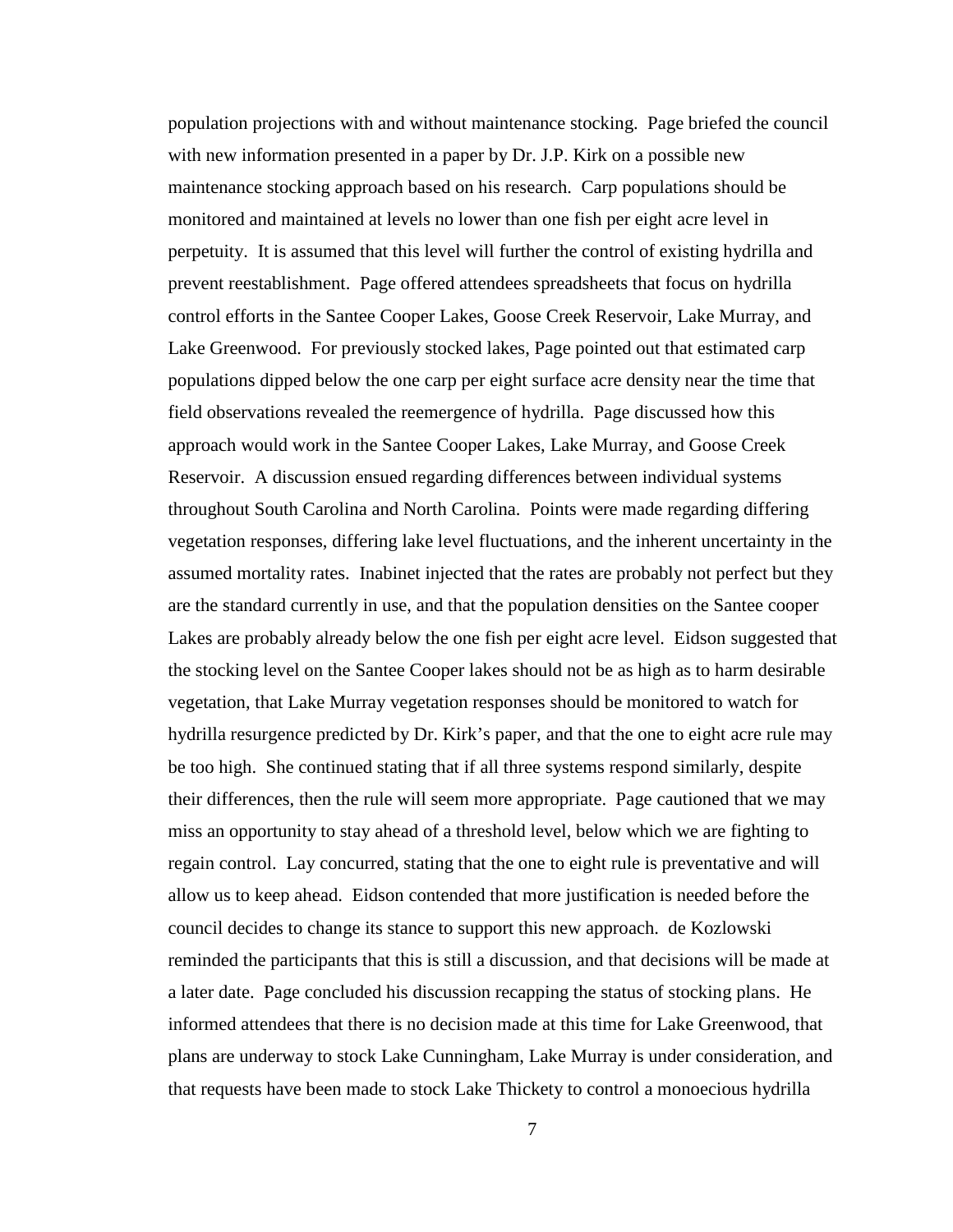infestation there. He also contended that Goose Creek Reservoir should be restocked at the 15 fish per vegetated acre level and monitored and maintained per the Kirk recommendations. Page moved on to the next agenda item.

## **6. Draft 2009 South Carolina Aquatic Plant Management Plan**

Page began with an overview of proposed changes with the removal of lakes Keowee and Wateree and the addition of Boyd Pond and Lakes Thickety and Cunningham. He added that the issue of state park lakes needs revisiting due to changes in infestations and budgets. Page stated that he plans to send the draft plan to the council for review by January 9, 2009, two weeks prior to the next council meeting. Page concluded with recognition of the need for decisions and information pertaining to Lake Greenwood and the Santee-Cooper Lakes.

## **7. Other Business**

de Kozlowski began with a reminder of the next council meeting date, January 23, 2009, and a request for Page to email the council with meeting particulars. He continued with an update on the Aquatic Invasive Species Management Plan submission process and information on the upcoming Gulf and South Atlantic Regional Meeting, December  $9<sup>th</sup>$  & 10<sup>th</sup>, 2008. de Kozlowski offered an overview of DNR's current budget situation and some possible ramifications. Perry informed the council about plans discussed at a recent energy meeting regarding *Arundo* and Chinese Tallow as sources for cellulosic ethanol. Lay called for pictures of applicators for the upcoming Category 5 manual and mentions the possibility of future changes in fee structure at DPR. He continued with information on the availability of information about licensed applicators; citing that concerns over privacy issues are complicating the publication of licensee records, but requests about the status of an individual's license can still be made and will be answered by the DPR. Eidson mentioned budget cuts at DHEC with possible ramifications, and Inabinet followed with Santee-Cooper budget and resource cost information.